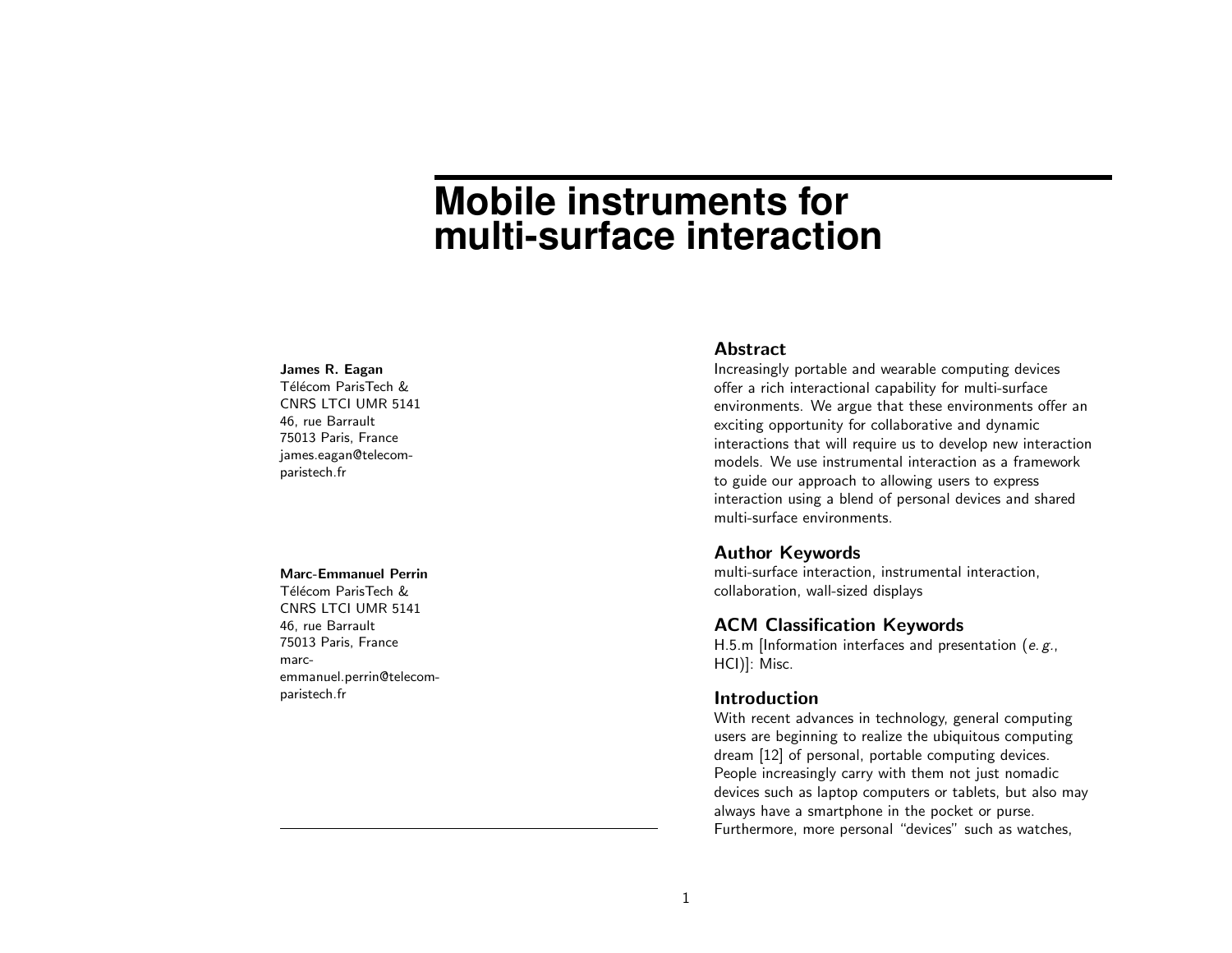jewelry, and clothing are become computational or interactive devices.

We imagine a not-so-distant future in which the things that people carry with them, such as some subset of rings, bracelets, watches, necklaces, clothing, and smartphones, may offer a rich set of personal and personalized interactional capabilities. The personal nature of these devices may be in the form of merely containing personal data or a personal profile of the user, or perhaps a rich understanding of the user gained through the sensor capabilities of the device.

Beyond this intimate understanding of the user, these devices may also present a collection of rich interactions. For example, a ring may enable the user to perform in-air gestures [\[1\]](#page-3-1) or very precise movements as with the knob of a fine stereo. A bracelet may provide for simple sliding or contact gestures around the wrist [\[8\]](#page-3-2), while a smartphone might allow for the user to extend the capabilities of the environment with a high-quality camera. Just as these devices may be able to extend the interactional capabilities of the environment, such as by leveraging the proprioception of the user to interact with on-the-body objects, these devices can further extend their capabilities by taking advantage of the capabilities of the environment:

- A motion capture system (such as through Kinect, Vicon, or AirTrack) might enable the user to interact with objects at a distance.
- A high-speed network connection may enable low-latency, high-bandwidth connectivity with high-resolution data, such as medical scanner imagery.

• A computing cluster may enable powerful calculations on data in the user's possession.

# Multi-surface environments

Our work focuses on multi-surface environments, wherein a user interacts with multiple heterogenous interactive surfaces. Such interaction may take the form of an environment with specialized infrastructure. This type of environment, such as WILD [\[4\]](#page-3-3) offers dedicated capabilities that might not be available elsewhere, and has been used in work with extreme users such as microbiologists, astrophysics researchers or neuroscientists. Other multi-surface environments may be less extreme and focus on taking advantage of multi-device interactions to create a kind of user-centered ecosystem in which collaboration is more spontaneous and opportunistic between common devices, as in Apple's Handoff or in Hamilton & Wigdor's Conductor [\[7\]](#page-3-4). Much of the work in this space to date has focused primarily on smartphones and tablets, but as wearable devices become increasingly capable and affordable, users will demand the expressiveness such devices may permit.

#### Mobility

Mobile interaction can take a variety of roles. It is common to think of mobile interaction as that which takes place while a person is on-the-go, such as for micro-interactions throughout the day [\[2\]](#page-3-5) or during one's commute; or in the context of nomadic computing, such as when a user carries her digital home to a new coffee shop.

We consider primarily the context of a user appropriating a fixed physical computing infrastructure. This appropriation may be in the form of walking down the hallway in the way that one might use a conference room,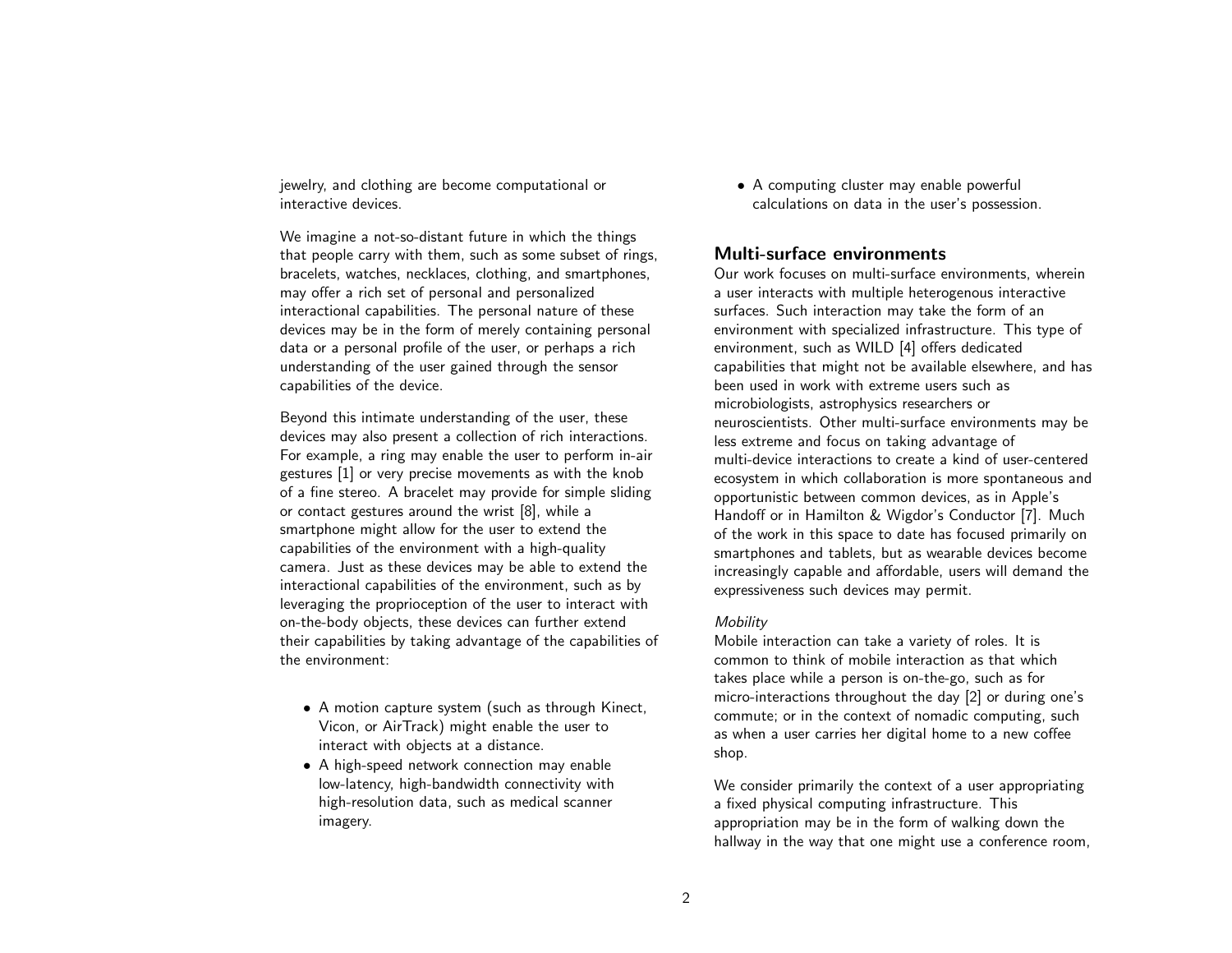or the context of a traveler using a business suite in an airport or hotel, or simply someone who interacts with a digital ad in a mall or an interactive metro map in a subway station. Regardless of the form, these interactions can all be characterized by a user appropriating some fixed capabilities of a public or shared private environment paired with the capabilities of her own personal devices.

#### Collaboration

Multi-surface environments offer a natural context for collaboration. Dedicated spaces may provide the room in which multiple people may gather to interact, as in WILD. These environments may give users a shared vector for information-sharing in independent tasks, such as for intelligence analysts in a collaborative sense-making task [\[10\]](#page-3-6), or as a more tightly-coupled team [\[11\]](#page-3-7).

Alternatively, multiple people may spontaneously create a shared interaction, as two students might in pushing project sketches from one tablet to another, such as with a pick 'n' drop [\[9\]](#page-3-8) interaction. The prevalence of miniaturized rich computation, sensing, and communication, opens the possibility for interactive systems to maintain a richer awareness of the relationships and physiological state of users and to leverage that as a part of collaboration, such as by identifying proxemic relationships between users.

## Instrumental Interaction

Our principal challenge for interaction in such environments how to model interaction. Much of the way we think of building software today is oriented around applications or documents. Even web-based application models reflect an implicit assumption of a single user at a single web browser. Multi-surface and multi-device environments break these assumptions, forcing us to

re-think the role of applications and of interaction in multi-surface environments [\[6\]](#page-3-9), where interaction, computation, and data may all take place on different devices with heterogeneous capabilities.

The instrumental interaction model seems particularly well-suited as a design tool for both interactions and for their underlying software implementations in a post-WIMP world [\[3\]](#page-3-10). Instrumental interaction is essentially an extension to direct manipulation, taking into account that not only to people directly act on objects, but also they may perform actions on objects as mediated through tools, called instruments. Key concepts involve reifying software functions and objects as user-visible concepts on which the user can interact through *polymorphic* instruments and allowing for the reuse of such actions [\[5\]](#page-3-11). Software designed around these principles should provide for a manageable flexibility both in terms of the kinds of interactions that a user can perform, but also in how the devices interact with each other in a dynamic system.

We are currently exploring the use of instrumental interaction as a model for the design of collaborative multi-surface visualization environments. These environments provide a combination of a computation cluster with a wall-sized interactive display environment to extend the user's interaction with data on her own personal device. Carried and worn devices can enable rich collaborations with data by extending the user's interaction vocabulary and by helping to create a smooth transition between individual and shared information spaces.

# Challenges

Ultimately, we see two primary challenges facing designers of collaborative multi-surface systems: what should the